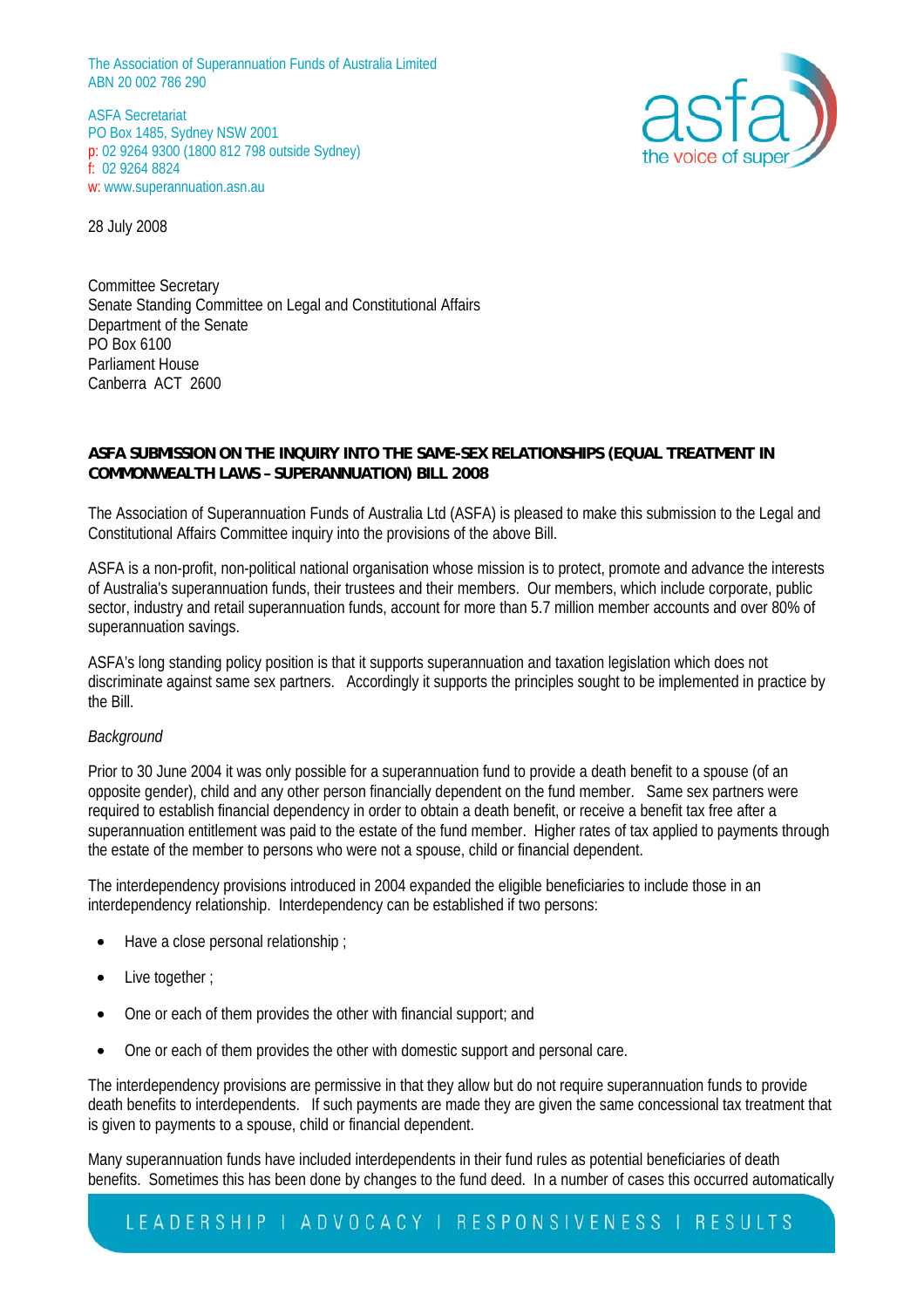#### ASFA Secretariat PO Box 1485, Sydney NSW 2001 p: 02 9264 9300 (1800 812 798 outside Sydney) f: 02 9264 8824 w: www.superannuation.asn.au



in that the fund trust deed defined potential recipients in terms of those eligible to receive death benefits in the Superannuation Industry (Supervision) Act. For most superannuation funds, namely those which are accumulation rather than defined benefit, this had no cost implications. The main implication was that there was a wider range of potential beneficiaries with the overall benefit available to be paid not varying in amount.

On the other hand, the widening of potential beneficiaries of death benefits does have cost implications for defined benefit funds that pay reversionary pensions. That said, a number of State public sector defined benefit funds (most of which are closed to new members) now pay reversionary pensions to same sex spouses as a result of specific State or territory government decisions and legislative change. While this has had some cost implications for the government sponsors of such funds there have been no marked increases in the number or cost of reversionary pensions in such schemes.

ASFA is not aware of any private sector defined benefit schemes which have broadened their rules to provide for reversionary pensions for interdependents. The cost of such a change would be a concern to the employer sponsors of such funds.

In practice the main groups to benefit from the interdependency provisions have been same sex partners and the parents of children who were living at home prior to their death. While the Explanatory Memorandum and other documentation for the interdependency provisions refer to other possible beneficiaries, such beneficiaries are likely to be very rare in actual practice. For instance, while it may not be unusual for two elderly sisters to be living together, it would very unusual both for one of them to have significant superannuation and not have the other sister financially dependent on them. Much more common would be that both elderly sisters would have no superannuation.

Equally, individuals with a disability or illness who are being cared for by another very rarely have a superannuation balance that needs to be distributed at the time of their death. They in almost all instances will have a spouse or financial dependent to leave any superannuation benefit to, or (more commonly) not have a superannuation benefit.

In fact most people that die do not have a superannuation account balance or insured benefit through superannuation at the time of their death. More specifically, in 2006-07 there were around 140,000 deaths in Australia but only 36,000 death benefits paid by superannuation funds. This is partly because the relatively old (where the incidence of death is higher) are less likely to have had superannuation in the first place, or have spent what superannuation they did have by the time they die. For those who are disabled or in ill health the incidence of superannuation also is lower than for the population as a whole and/or a superannuation benefit is taken prior to death. As well, the incidence of life insurance cover through superannuation tends to be very low for those not in the paid labour force, which includes many of those aged over 65 or who are ill.

According to APRA statistics, in 2006-07 death benefit payments totalled \$1,786 million with \$645 million of this attributable to insurance payments. Average death benefit payments were \$220,000 in corporate superannuation funds, but only \$44,000 in industry funds, and \$53,000 in retail funds. The average death benefit paid in public sector funds was around \$50,000 but a number of such funds in addition pay pensions to a surviving spouse and or infant children of the deceased. Of course, some death benefit payments are substantially higher than these average amounts, particularly when the insured amount is for a younger person or where additional units have been paid.

The remainder of this submission addresses the specific points identified in the referral of the Bill by the Senate to the Committee.

## *The definition of 'couple relationship'*

ASFA sees no particular practical difficulty in trustees applying the proposed definition of couple relationship. Funds are very experienced in applying relevant criteria for establishing whether a de facto marriage was in place for a man and a woman. The same criteria should be able to be used when the parties to a couple are of the same gender. Administrative burdens on funds may in fact be reduced given that there will be fewer individuals seeking to qualify for a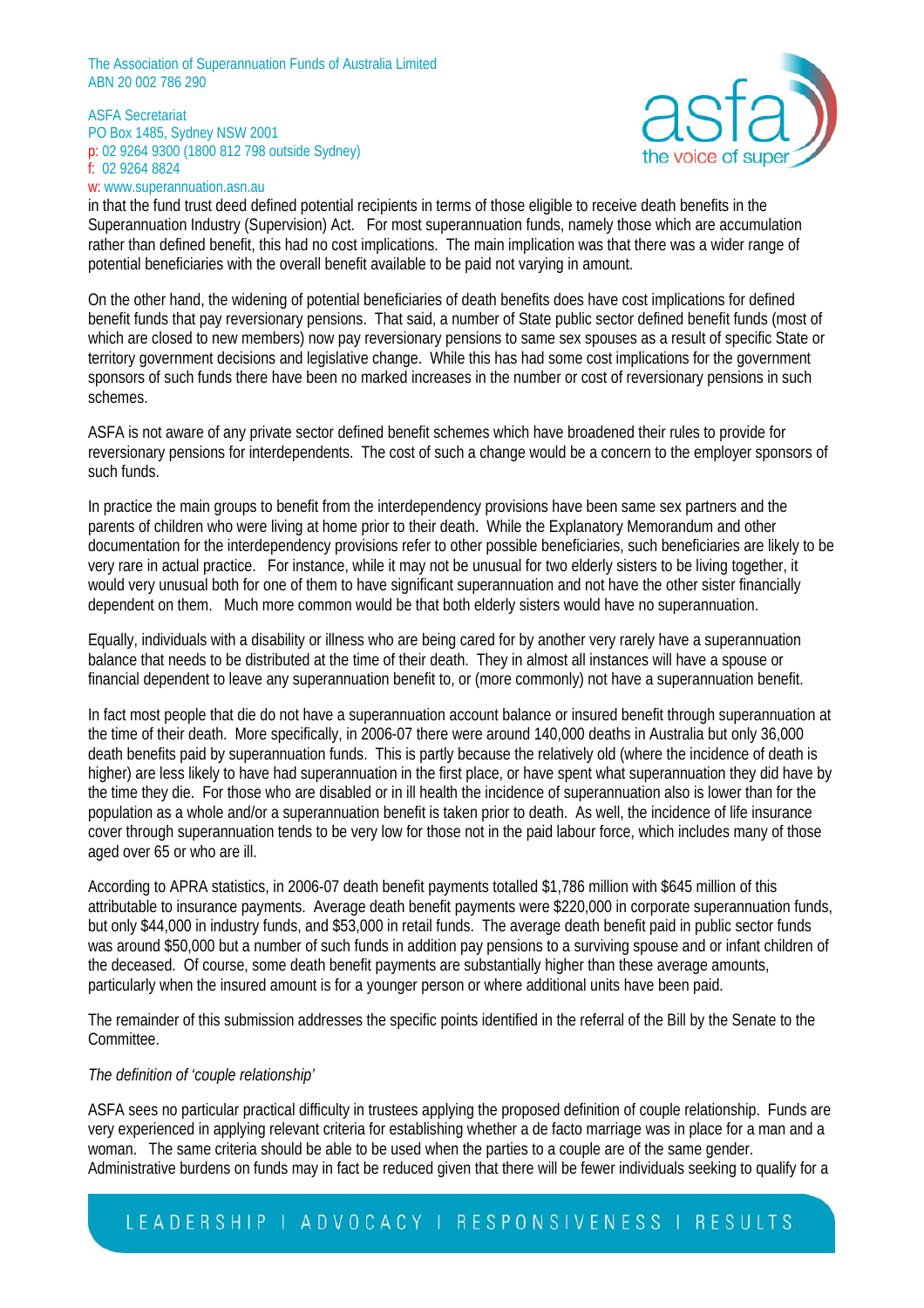#### ASFA Secretariat PO Box 1485, Sydney NSW 2001 p: 02 9264 9300 (1800 812 798 outside Sydney) f: 02 9264 8824 w: www.superannuation.asn.au



death benefit under the more problematic interdependency provisions where different and additional criteria have to be satisfied. If same sex couples make up around 0.3% of the adult population (see the next section of this submission) then each year around 80 death benefit claims on superannuation would involve same sex couples. If the proportion were 0.5%, the number of cases processed per year by all funds would be only around 160. Even if the administrative burden of processing claims under de facto spouse criteria were higher than for processing interdependency claims there would be little increase in aggregate administration costs for the sector.

### *Empirical evidence on the number of de facto and interdependent relationships*

The Australian Bureau of Statistics does not collect annual data on the number of people in de facto relationships, including same sex couples. However, 2006 Census data indicate that in that year there were 1.2 million people living in de facto relationships, including 49,000 in same sex couples. The ABS has noted that there may have been some under-reporting by same sex couples of such relationships. De facto relationships accounted for 15% of the population who were living in partnered relationships (Australian Social Trends, Cat No 4102.0, 2007). The proportion in de facto relationships is up from 12.4% in 2001 and 10.1% in 1996.

More detailed data have been published for 2001 (Year Book Australia, 2005 Cat No 1301.0). The 2001 census identified 11,000 male same sex couples and 9,000 female same sex couples in Australia, 40,000 individuals in total. The proportion of families without children was higher for same sex couples, at 95% of male same sex couples and 81% of female same sex couples, compared to 43% for opposite sex couples.

This suggests that the incidence of same sex partners in Australia was around 0.3% of the adult population. Comparable international data are not generally available, but his figure is lower than census data for the Netherlands which indicate that the proportion of same sex couples living together in that country is around 0.5% of the male population aged 20 to 69 and around 0.33% of the female population. The figures for Australia could be lower due to under-reporting but there may also be other factors contributing to the different reported figures.

ASFA is not aware of any published figures on the incidence of interdependency not involving same sex partners. The Victorian register of relationships became operational very recently, the ACT register does not permit the registration of non-conjugal relationships (amongst other things specifically prohibiting registration of relationships between relatives), and the Tasmanian figures that have been published do not split between same sex couples and other registrable relationships. However, only just over 100 relationships have been registered in total in Tasmania over the last five years. Few if any of these are likely to have been other than same sex couples.

Feedback from ASFA members suggests that a substantial proportion of individuals making claims or qualifying under the interdependency provisions have been parents of young adults who have died prematurely, often as a result of an accident or suicide. It would be unusual for such parents to register or seek to register an interdependency relationship prior to the death of a child. However, establishing that such a relationship existed after the death occurred can lead to significant tax benefits for the parents. While a parent would be likely to inherit a superannuation benefit, including any insured element (often significant for those in their 20s) through the estate, tax would be payable unless interdependency can be established.

The anecdotal reports are consistent with demographic data. In 2001 29.9% of persons aged 20 to 29 years were living with their parents (Australian Social Trends, 2005, Cat No 4102.0), with around 800,000 possible cases of interdependency. However, death rates for this age group are low, limiting the actual number of interdependency claims.

ASFA is not aware of any recorded cases where interdependency for receipt of a superannuation benefit has been established for two elderly sisters living together and providing mutual support.